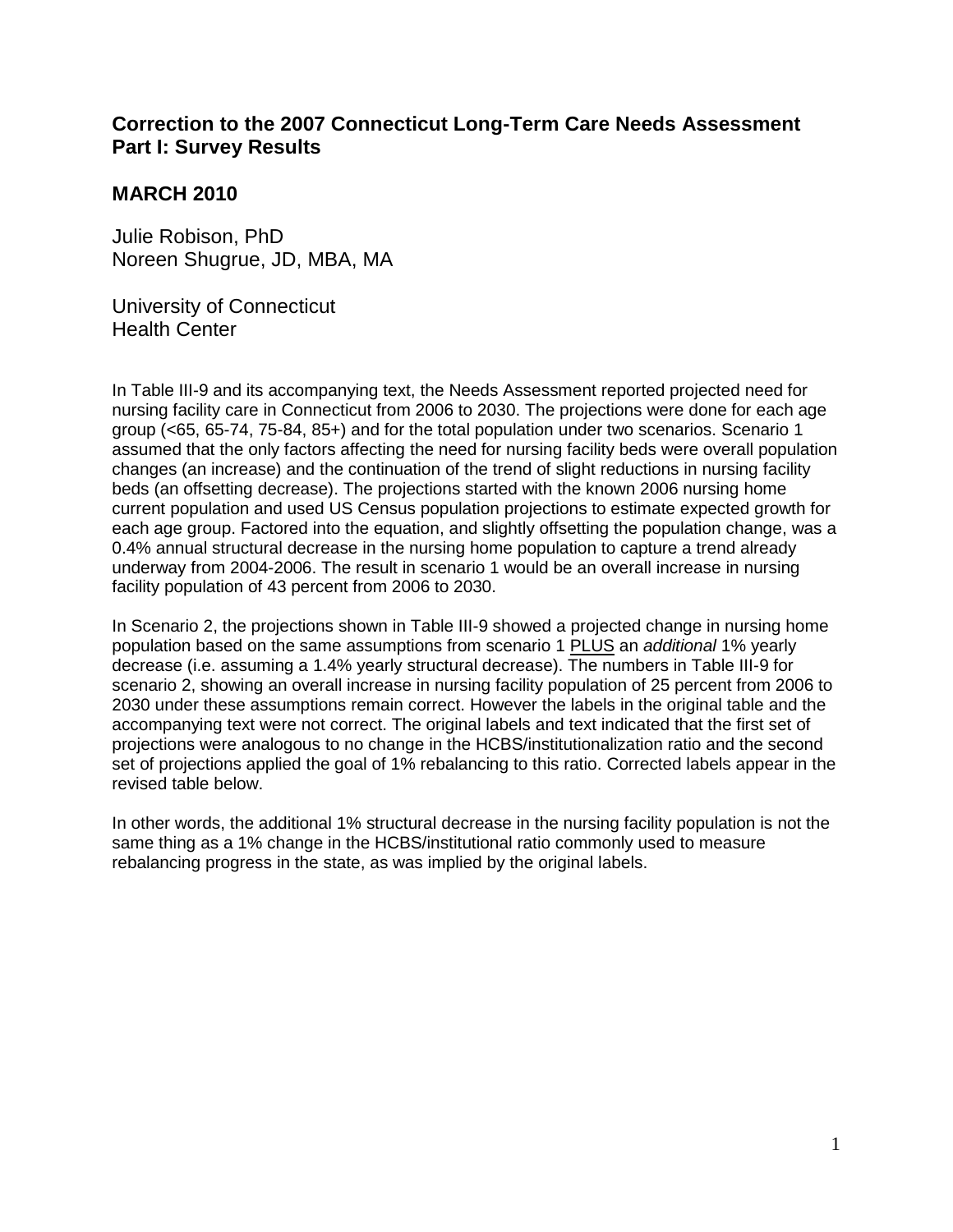|              |                                         | With current 0.4% yearly<br>decrease in NF population |                                               | <b>Applying additional 1% yearly</b><br>decrease in NF population |                                               |  |
|--------------|-----------------------------------------|-------------------------------------------------------|-----------------------------------------------|-------------------------------------------------------------------|-----------------------------------------------|--|
| Age<br>group | <b>NF 2006</b><br>current<br>population | <b>NF 2030</b><br>population                          | <b>NF</b> percent<br>pop. change<br>2006-2030 | <b>NF 2030</b><br>population                                      | <b>NF</b> percent<br>pop. change<br>2006-2030 |  |
| $65$         | 3178                                    | 2737                                                  | (14)                                          | 2117                                                              | (33)                                          |  |
| $65 - 74$    | 3088                                    | 5151                                                  | 67                                            | 4549                                                              | 47                                            |  |
| 75 - 84      | 8062                                    | 11,501                                                | 43                                            | 9881                                                              | 23                                            |  |
| $85+$        | 13,361                                  | 20,246                                                | 51                                            | 17,641                                                            | 32                                            |  |
| Total        | 27,689                                  | 39,635                                                | 43                                            | 34,188                                                            | 25                                            |  |

Table III-9 revised. Need for nursing facility care in Connecticut 2006 – 2030\*

\*NOTE: All figures take into account the current 0.4% yearly decrease in NF population.

Given the objective in the state Long Term Care Plan to rebalance the system by decreasing the percentage of persons cared for in institutional settings, it may be useful to explore the hypothetical effect of even greater structural reductions to offset the population increases. Table III-9a provides three additional scenarios, showing the effect of further decreases in the percentage of people in various age groups living in nursing homes. Due to the large increases in older age groups projected by the US Census Bureau, based on the aging of the baby boom cohort, decreasing the percent of each age group residing in nursing facilities will not result in absolute decreases in the number of people in nursing homes until the annual decrease reaches approximately 4%, which is 10 times greater than the structural decrease experienced from 2004-06. At a 4% annual decrease, CT would see a 10% reduction in the number of nursing home residents by 2030. At a 6% annual decrease, CT would see a 25% reduction in the number of nursing home residents by 2030.

Table III-9a. Projected need for nursing facility care in Connecticut in 2030 with varying levels of structural decrease

|              | <b>Applying 2% yearly</b><br>decrease in NF population |                                               |                              | <b>Applying 4% yearly</b><br>decrease in NF population | Applying 6% yearly<br>decrease in NF population |                                               |
|--------------|--------------------------------------------------------|-----------------------------------------------|------------------------------|--------------------------------------------------------|-------------------------------------------------|-----------------------------------------------|
| Age<br>group | <b>NF 2030</b><br>population                           | <b>NF</b> percent<br>pop. change<br>2006-2030 | <b>NF 2030</b><br>population | <b>NF percent</b><br>pop. change<br>2006-2030          | <b>NF 2030</b><br>population                    | <b>NF</b> percent<br>pop. change<br>2006-2030 |
| $65$         | 1808                                                   | (43)                                          | 1044                         | (67)                                                   | 570                                             | (82)                                          |
| $65 - 74$    | 4248                                                   | 38                                            | 3506                         | 14                                                     | 3046                                            | (1)                                           |
| 75 - 84      | 9100                                                   | 13                                            | 7162                         | (11)                                                   | 5962                                            | (26)                                          |
| $85+$        | 16,338                                                 | 22                                            | 13,126                       | (2)                                                    | 11,136                                          | (17)                                          |
| <b>Total</b> | 31,494                                                 | 14                                            | 24,838                       | (10)                                                   | 20,715                                          | (25)                                          |